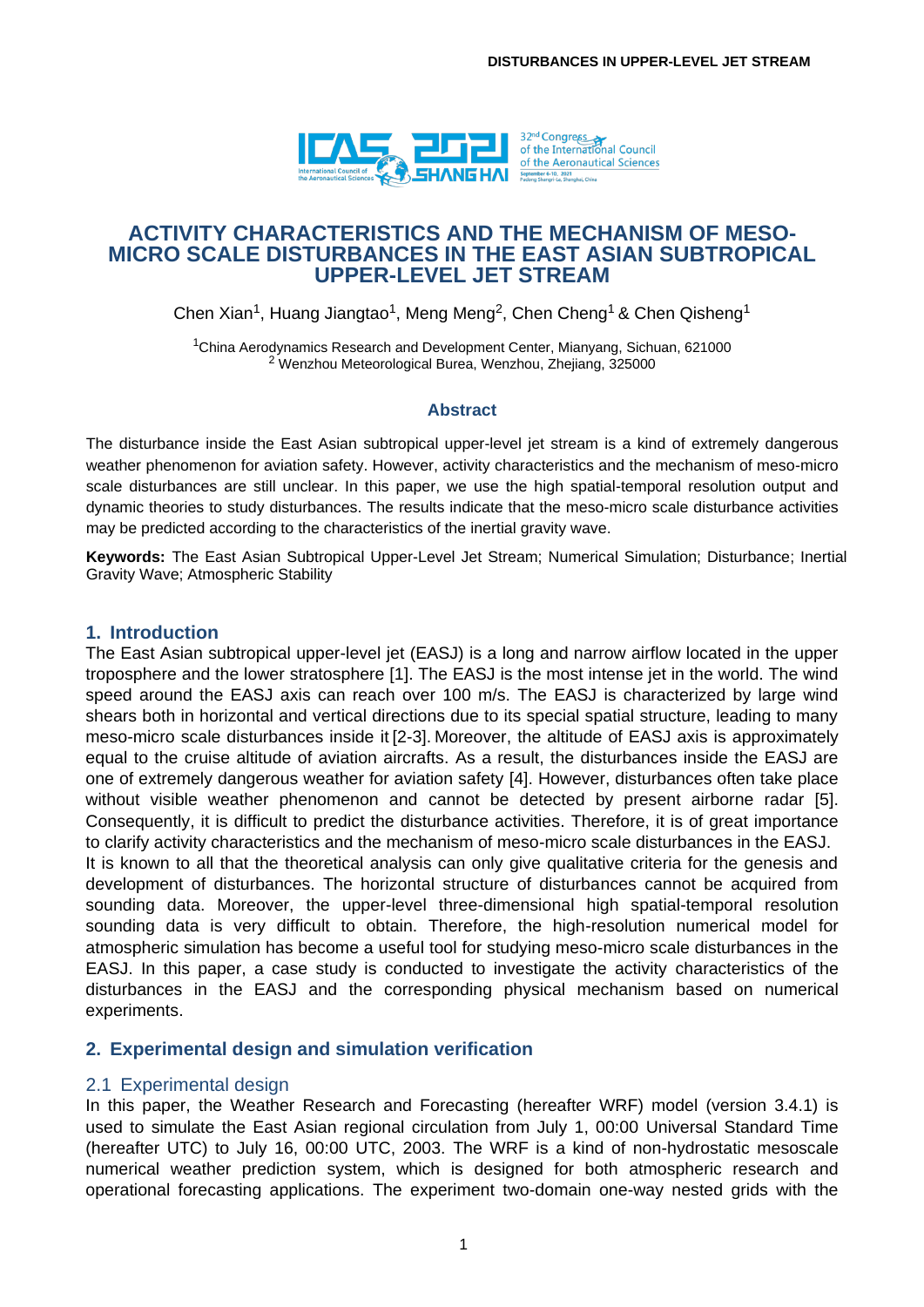respective horizontal resolutions of 30 km and 10 km, and covers squared domains of 3000×3000 km<sup>2</sup> and 1330 $\times$ 1330 km<sup>2</sup>, respectively. The centers of two domains are both located at (130°E, 39°N). The model top is 50hPa with 51 vertical levels. The large-scale driven field of the WRF is extracted from the National Centers for Environmental Prediction (NCEP)/ the National Centers for Atmospheric Research (NCAR) reanalysis product on global 1°×1° grids (https://doi.org/10.5065/ D6M043C6). The lateral boundary forcing is updated at 6-h intervals. The integration time step is 90 seconds and 30 seconds for coarse and fine domain, respectively. The time interval for the model output is 6 minutes. The important physical schemes include the WSM 5-class microphysics scheme and the Kain-Fritsch (New Eta) cumulus parameterization scheme in coarse domain, and the Thompson microphysics scheme and the Grell 3D ensemble cumulus parameterization scheme in fine domain. Other physical schemes, which are the same in coarse and fine domains, contain the RRTM long-wave radiation scheme, the Dudhia short-wave radiation scheme, the YSU planetary boundary scheme, the Unified Noah land surface scheme, and the Monin-Obukhov similarity theory for surface layer physics. Detailed description of the WRF dynamics and physical schemes can be found in Skamarock et al. [6].



# 2.2 Simulation verification

Figure 1 Observed (a, c) and simulated (b, d) regional circulations during the integration period: (a) and (b) Mean wind speed at 200 hPa (solid line, unit: m/s); (c) and (d) Mean geopotential height (solid line, unit: gpm) and wind field (vector, unit: m/s) at 200 hPa.

Figure 1 exhibits the observed and simulated regional circulations at 200hPa during the integration period. Comparing Figure 1a and 1b, it can be found that the WRF model can well simulate intensity and distribution of the EASJ. The largest wind speed of the EASJ in observation and simulation are both 39 m/s and located near the 39°N. The simulated geopotential height and wind vectors are almost identical to those of observed (Figure 1c and 1d). Moreover, the spatial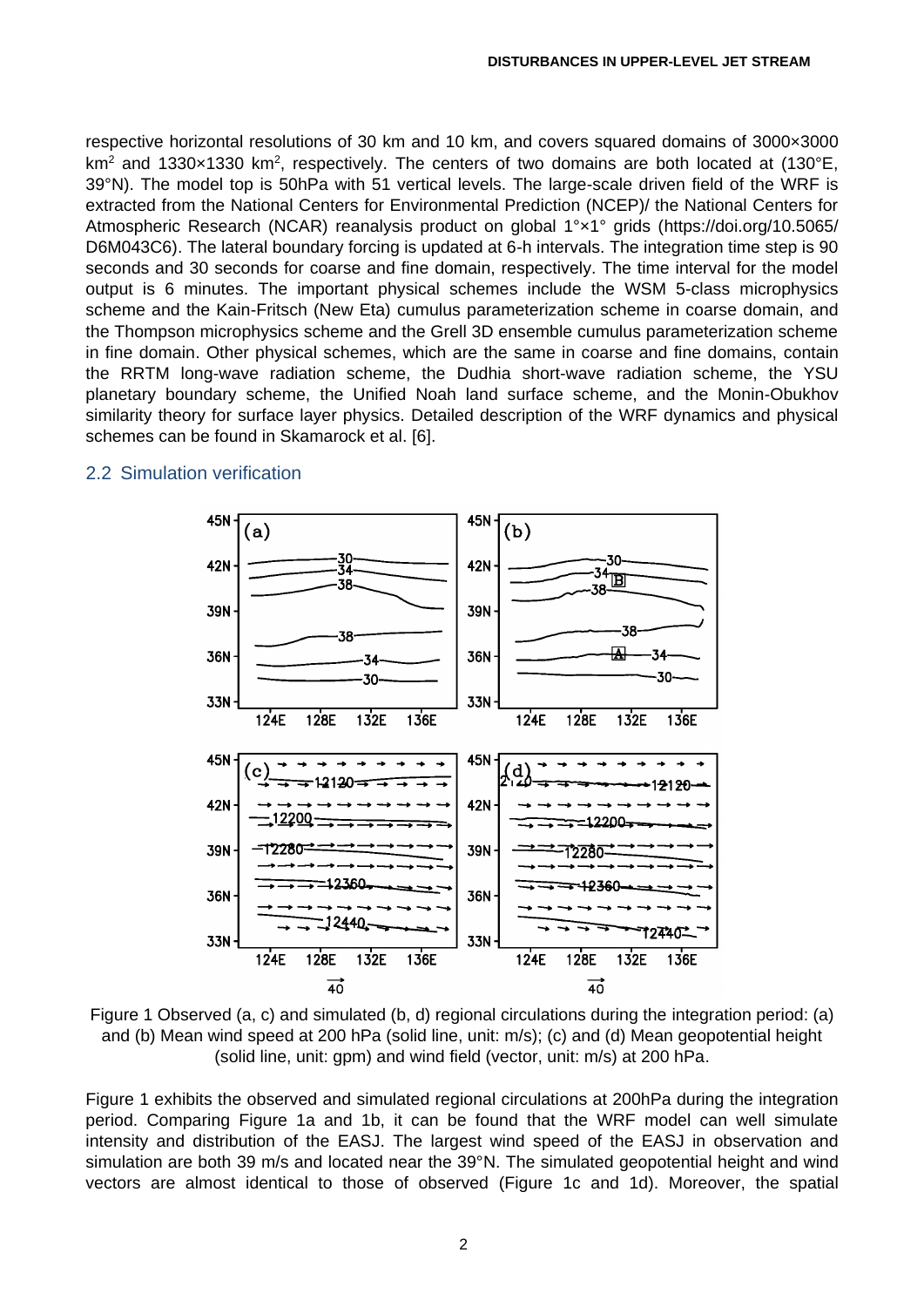correlation coefficients between observed and simulated regional circulations during the integration period are above 0.90. Consequently, the simulation can well represent variance characteristics of the EASJ. Next, the simulations are used to analyze activity characteristics of meso-micro scale disturbances and the corresponding mechanism.

### **3. Results**

As is shown in Figure 1c, the EASJ case we studied is the latitudinal distribution type. The zonal wind speed of the EASJ case is far greater than the meridional wind speed. Thus, the following studies on the evolution of the EASJ are mainly based on the zonal wind component.



Figure 2 Time series of averaged zonal wind in region A and B during the integration period.



Figure 3 Wavelet power spectrum of averaged zonal wind time series in region A and B, where the thick black contours represent the 95% confidence level.

Region A and B shown in Figure 1b, with an area of  $0.5^{\circ} \times 0.5^{\circ}$ , are centered on the South (131 $^{\circ}$ E, 36°N) and North (131°E ,41°N) sides of the EASJ, respectively. Time series of averaged zonal wind in region A and B during the integration period are represented in Figure 2. As is shown in the Figure, the wind speed is oscillating both in area A and B. However, the wind speed in area A seems more variable than that in area B. For example, from July 7 to 13 the frequency of wind speed variation is far higher in region A than that in region B. To further study the evolution characteristics of the EASJ, a Morlet wavelets program supplied by Torrance and Compo [7] is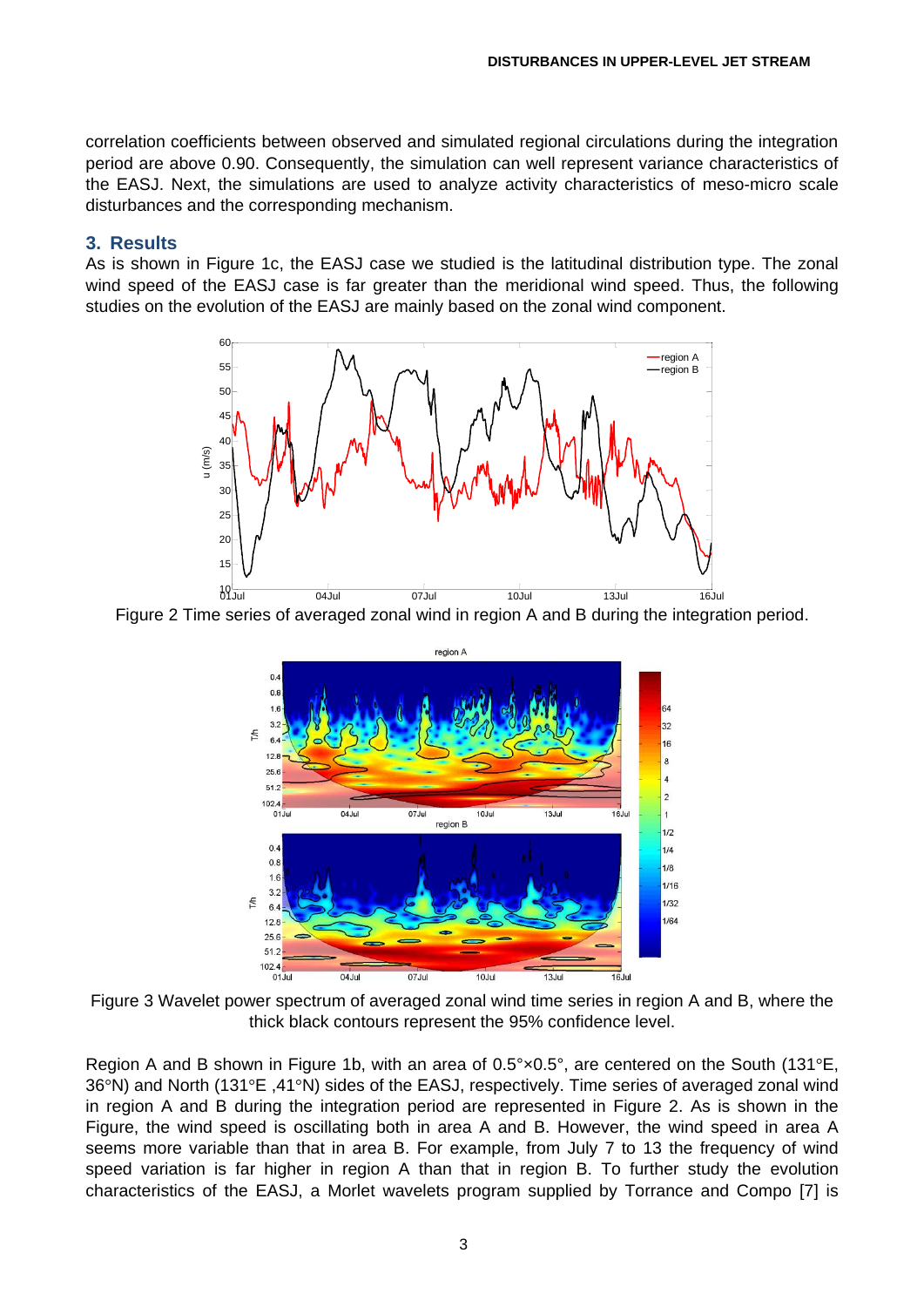used to do time-frequency decomposition for the variability of zonal wind in region A and B. The wavelet power spectrum of averaged zonal wind time series in region A and B is exhibited in Figure 3.

It is found that, the zonal wind in region A, with its dominant period shorter than 12 hours, shows significant high-frequency variations with periods less than 1 hour in almost every day. However, there are only three high-frequency variations occur in region B. Furthermore, the dominant period of the zonal wind in region B is longer than 12 hours. Consequently, the high-frequency disturbances are more likely to occur in the south of the EASJ.



Figure 4 The time-longitude sections along (a) 36°N, (b) 42°N and the time-latitude sections along (c) 126°E, (d) 133°E of zonal wind increment (shaded, unit: m/s) at 6 minutes interval at 200hPa during 12:00 UTC to18:00 UTC July 9, 2003.

Previous studies show that the characteristics of transient disturbance in the EASJ can be characterized by the wind speed increment of two sequential times [8-9]. Therefore, we use the increment of zonal wind to reveal the characteristics of short time scale disturbance. The distribution of increment can represent the horizontal scale of disturbance, and the time interval of positive and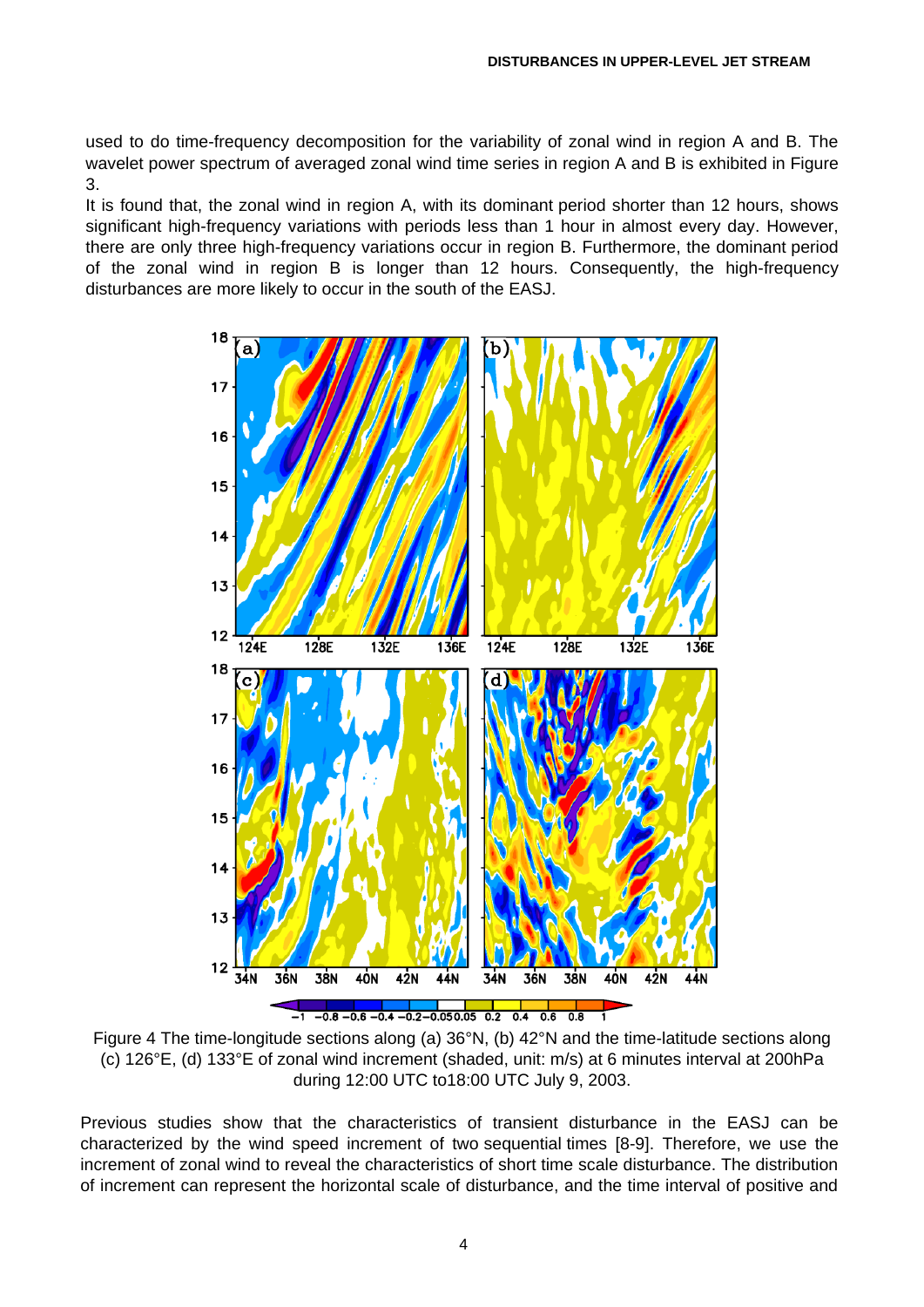negative wind direction variations can represent the period of disturbance evolution. The increment of zonal wind is defined as follow:

$$
\delta u(x, y, z, t) = u(x, y, z, t + \delta t) - u(x, y, z, t)
$$
\n<sup>(1)</sup>

Where  $u$  is the zonal wind component, and  $\delta t$  =6 minutes is the time interval for the model output. Figure 4 shows the time-longitude sections along 36°N, 42°N and the time-latitude sections along 126°E, 133°E of zonal wind increment at 6 minutes interval at 200hPa during 12:00 UTC to 18:00 UTC July 9, 2003. It is shown that the zonal wind increment on the south side of the jet axis presents an obvious fluctuation characteristic with time (Figure 4a). There are about 6 times of fluctuation shifts in the EASJ within 6 hours, indicating that the period of atmospheric wave is about 1 hour in the south side of the EASJ. Moreover, it can be estimated that the wave propagates eastward at a speed of about 20-40 m/s. In the north side of the jet axis, there are similar highfrequency disturbances in the zonal wind increment, but the high-frequency disturbances are less than those in the south side, with a period of about 2-6 hours, and have the characteristics of eastward propagation (Figure 4b). Compared with Figure 4c and Figure 4d, it can be seen that in the west section of the jet stream, the high-frequency disturbance is mainly located in the south side of the jet stream axis, while in the east section, there are high-frequency disturbances on both north and south sides of the jet stream axis, but the high-frequency disturbances in the south side of the jet stream axis is more obvious. The above results show that the south side of the jet axis is more favorable for high-frequency disturbances generation than the north side. The period of change and propagation velocity of these high-frequency disturbances are close to the period and phase velocity of the inertial gravity wave respectively [9-10], indicating that these high-frequency disturbances may be related to the inertial gravity wave.



Figure 5 The root-mean-square of the velocity fluctuation during the integration period, where the period of the velocity fluctuation is shorter than (a) 30 minutes, (b) 1 hour, (c) 3 hours, and (d) 6 hours, respectively.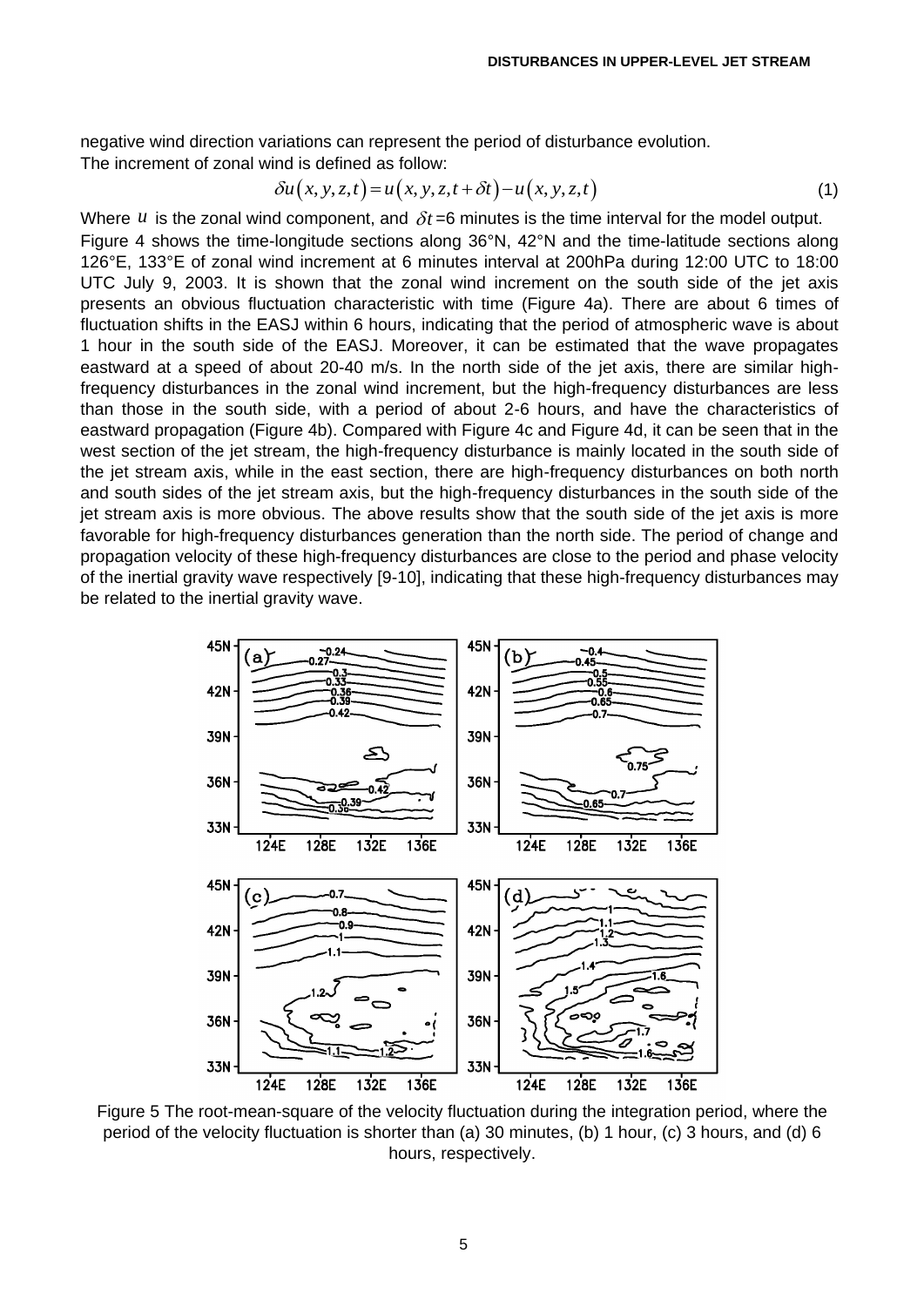The root-mean-square of the velocity fluctuation is often used to indicate the intensity of turbulence:  
\n
$$
V'(x, y, z) = \frac{1}{n} \sum_{t=1}^{n} \sqrt{u'^2(x, y, z, t) + v'^2(x, y, z, t)}
$$
\n(2)

Where  $V'$  is the root-mean-square of the velocity fluctuation,  $u'$  and  $v'$  are meridional and zonal velocity fluctuation, respectively, and  $n$  is the number of the model outputs during the integration period. The root-mean-square of the velocity fluctuation during the integration period is shown in Figure 5.

As is shown in Figure 5a, the maximum of velocity fluctuation root-mean-square is located around 38°N. The magnitude of velocity fluctuation root-mean-square in the south of the EASJ is larger than that in the north. Moreover, distributions of root-mean-squares of the velocity fluctuation with period shorter than 1 hour, 3hours and 6 hours are similar to that shown in Figure 5a (Figure 5b, 5c and 5d). The magnitude of maximum velocity fluctuation root-mean-square is about 2 times as much as that in the north of the EASJ. The above results show that the intensity of atmospheric turbulence in the south side of the EASJ is much greater than that in the north side of the EASJ.

## **4. Mechanism**

According to the theory of geostrophic adaptation, the ageostrophic flow can excite the inertial gravity wave [11-12]. Furthermore, Zhang et al. [13] pointed out that the Lagrange Rossby number is a main index to diagnose the ageostrophic characteristics of atmospheric circulation.

At 200hPa, the friction is negligible. As a result, the atmospheric motion equation can be simplified as follows:

$$
\frac{d\vec{V}}{dt} = f\vec{V}_{ag} \times \vec{k} \tag{3}
$$

Where  $\bar{V}$  is the wind vector,  $V_{ag}$  is the geostrophic deviation, and  $f$  is the Coriolis force. The Lagrange Rossby number is defined as follows:

$$
R_0 = \frac{|d\overline{V}/dt|}{f|\overline{V}|} \tag{4}
$$

As is shown in eq (3),  $R_{0}$  indicates the proportion of the geostrophic deviation in the wind speed. According to Koch et al. [14], the wind flow is ageostrophic when  $\,R_{_0}\,$  is larger than 0.5.

The Richardson number is often used as a criterion to judge whether convection or turbulence can develop or not [14-15]:

$$
Ri = \frac{N^2}{\left(\frac{pg}{RT}\right)^2 \left[\left(\frac{\partial u}{\partial p}\right)^2 + \left(\frac{\partial v}{\partial p}\right)^2\right]}
$$
(5)

$$
N^2 = -\frac{pg^2}{RT} \frac{\partial \ln \theta_0}{\partial p}
$$
 (6)

The smaller the Ri is, the easier turbulence is to develop.

The time-latitude sections along 133°E of Lagrange Rossby number and Richardson number at 200hPa are shown in Figure 6.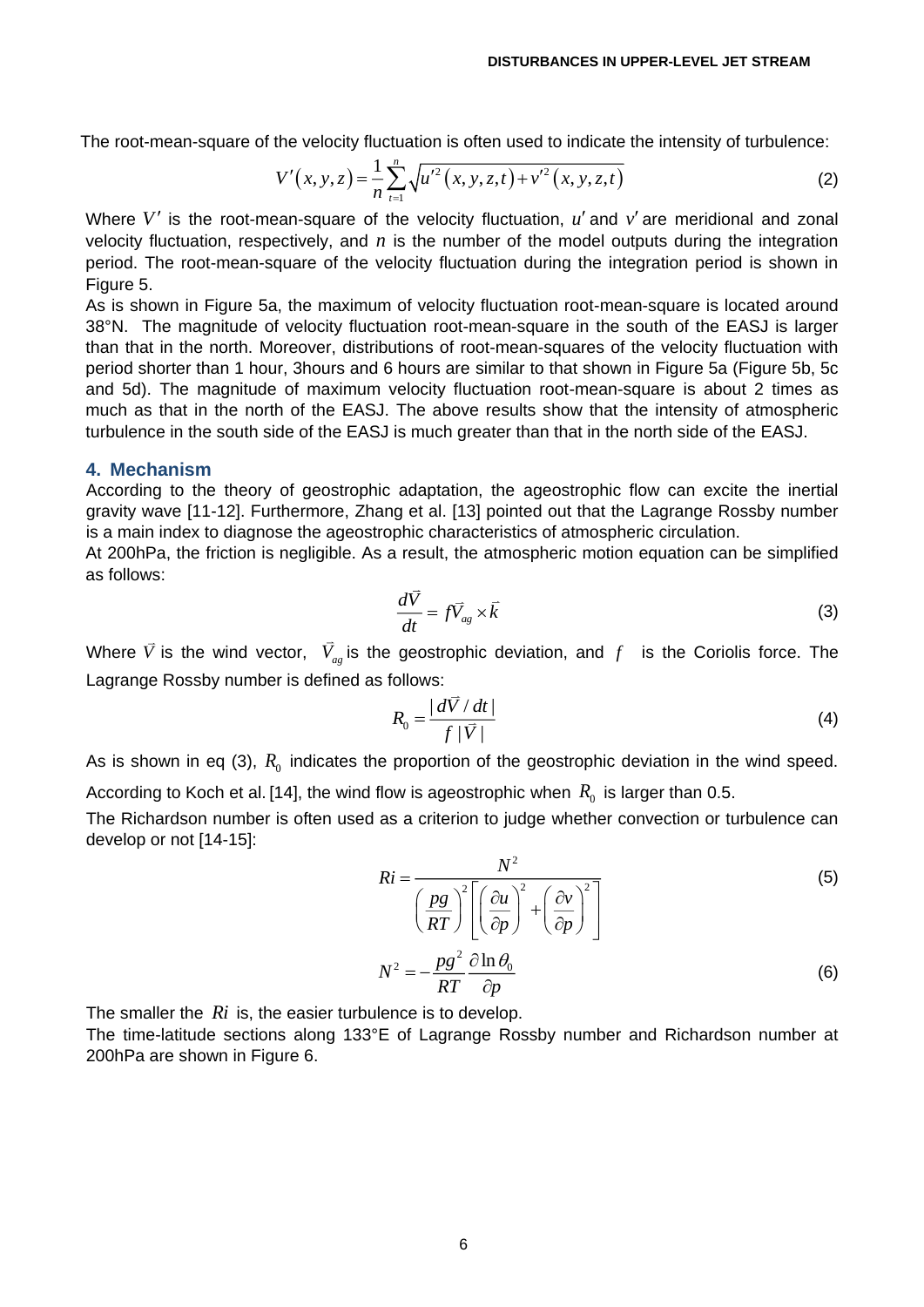

Figure 6 The time-latitude sections along 133°E of (a) Lagrange Rossby number and (b) Richardson number at 200hPa during 12:00 UTC to18:00 UTC July 9, 2003.

It is found that the Lagrange Rossby number is larger than 0.5 in both side of EASJ axis when disturbances occur in the EASJ region, indicating that disturbances and the ageostrophic flow are closely related (Figure 6a). As is known to all, the ageostrophic state is an advantage for the foundation and development of inertial gravity wave. Consequently, the inertial gravity wave may be a main source of the disturbances in the EASJ. Moreover, it is shown in Figure 6b that the Richardson number is smaller in the south of the EASJ when the disturbances occur, so the shearing instability is more likely to occur there. The instability may lead the gravity waves in the south of the EASJ axis to break up and develop into smaller disturbances.

## **5. Conclusion and discussion**

The above results show that the disturbances in the EASJ are closely related to the inertial gravity wave. Due to the low atmospheric stability in the south of the EASJ, the inertial gravity waves in that region are more likely to break up and develop into smaller disturbances. Therefore, the period of the circulation variation is much shorter in the south of the EASJ. These high-frequency disturbances seem to be more dangerous as the intensity is stronger. As a result, the Lagrange Rossby number and the Richardson number can be used as indices to predicted the meso-micro scale disturbance activity in the EASJ.

# **6. Contact Author Email Address**

Corresponding author: Huang Jiangtao; E-mail: hjtcyf@163.com

# **7. Copyright Statement**

The authors confirm that they, and/or their company or organization, hold copyright on all the original material included in this paper. The authors also confirm that they have obtained permission, from the copyright holder of any third-party material included in this paper, to publish it as part of their paper. The authors confirm that they give permission, or have obtained permission from the copyright holder of this paper, for the publication and distribution of this paper as part of the ICAS 2020 proceedings or as individual off-prints from the proceedings.